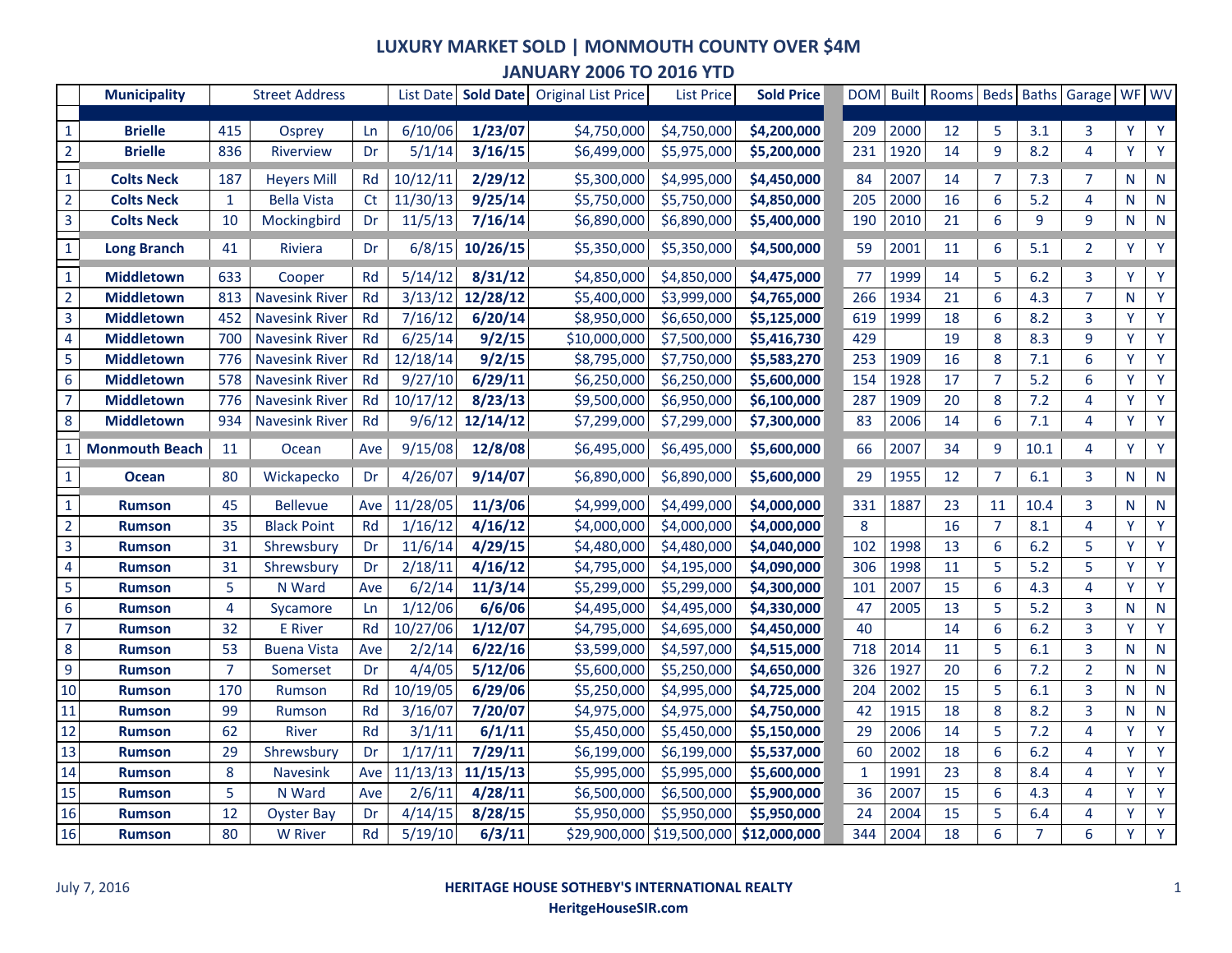## **LUXURY MARKET SOLD | MONMOUTH COUNTY OVER \$4M JANUARY 2006 TO 2016 YTD**

| $\mathbf{1}$                                        | <b>Sea Girt</b>    | 643            | Ocean              | Ave         | 9/27/12  | 11/29/12 | \$4,950,000 | \$4,950,000 | \$4,000,000 | 15             |      | 9  | 5              | 3.1            | $\overline{2}$ | Y | Y            |
|-----------------------------------------------------|--------------------|----------------|--------------------|-------------|----------|----------|-------------|-------------|-------------|----------------|------|----|----------------|----------------|----------------|---|--------------|
| $\overline{2}$                                      | <b>Sea Girt</b>    | 649            | Ocean              | Ave         | 5/30/10  | 9/15/10  | \$4,500,000 | \$4,500,000 | \$4,150,000 | 51             | 1980 | 14 | 3              | 3.1            | $\overline{2}$ | Y | Y            |
| $\overline{3}$                                      | <b>Sea Girt</b>    | 501            | Ocean              | Ave         | 6/4/14   | 9/3/14   | \$4,950,000 | \$4,950,000 | \$4,425,000 | $\overline{2}$ | 1998 | 11 | 6              | 5.1            | $\overline{2}$ | Y | Y            |
| 4                                                   | <b>Sea Girt</b>    | 8              | Seaside            | PI          | 9/29/07  | 4/29/08  | \$4,995,000 | \$4,995,000 | \$4,625,000 | 160            | 2004 | 12 | 4              | 5.3            | $\overline{2}$ | N | Y            |
| 5                                                   | <b>Sea Girt</b>    | 653            | Ocean              | Ave         | 6/19/14  | 8/29/14  | \$5,200,000 | \$5,200,000 | \$5,200,000 | $\overline{7}$ |      | 9  | $\overline{4}$ | 3.1            | $\overline{2}$ | Y | Y            |
| 6                                                   | <b>Sea Girt</b>    | 611            | Ocean              | Ave         | 8/9/11   | 10/18/11 | \$5,999,000 | \$5,999,000 | \$5,250,000 | 16             |      | 9  | 5              | $\overline{4}$ | $\overline{2}$ | Y | Y            |
| $\overline{7}$                                      | <b>Sea Girt</b>    | 647            | Ocean              | Ave         | 8/22/14  | 11/10/15 | \$5,400,000 | \$5,400,000 | \$5,300,000 | 118            | 1975 | 6  | $\overline{4}$ | 3              | $\mathbf{0}$   | Y | Y            |
| 8                                                   | <b>Sea Girt</b>    | 111            | Philadelphia       | <b>Blvd</b> | 9/12/07  | 12/21/07 | \$5,299,000 | \$5,299,000 | \$5,600,000 | 28             | 2003 | 15 | 5              | 6.1            | $\overline{2}$ | N | $\mathsf{N}$ |
| $\overline{9}$                                      | <b>Sea Girt</b>    | 307            | Ocean              | Ave         | 9/22/11  | 12/28/11 | \$6,500,000 | \$6,500,000 | \$6,250,000 | 41             |      | 16 | 6              | 6.3            | 3              | Ÿ | Y            |
| 10                                                  | <b>Sea Girt</b>    | 623            | Ocean              | Ave         | 1/13/06  | 11/8/06  | \$9,000,000 | \$7,350,000 | \$6,735,000 | 250            |      | 10 | 4              | 2.1            | $\overline{2}$ | Y | Y            |
| $\mathbf{1}$                                        | <b>Spring Lake</b> | 101            | <b>Monroe</b>      | Ave         | 3/4/09   | 5/4/09   | \$4,550,000 | \$4,550,000 | \$4,112,500 | 36             | 2000 | 12 | 5              | 3.1            | $\overline{2}$ | N | Y            |
| $\overline{2}$                                      | <b>Spring Lake</b> | 218            | <b>Atlantic</b>    | Ave         | 12/22/14 | 10/8/15  | \$4,375,000 | \$4,125,000 | \$4,125,000 | 247            | 2015 | 18 | $\overline{7}$ | 5.1            | $\overline{2}$ | N | $\mathsf{N}$ |
| $\overline{3}$                                      | <b>Spring Lake</b> | 209            | <b>Saint Clair</b> | Ave         | 3/1/15   | 5/21/15  | \$4,150,000 | \$4,150,000 | \$4,150,000 | 11             | 2005 | 15 | 5              | 5.2            | 3              | N | N            |
| $\overline{4}$                                      | <b>Spring Lake</b> | 9              | <b>Tuttle</b>      | Ave         | 1/1/14   | 12/9/14  | \$4,900,000 | \$4,499,000 | \$4,199,000 | 323            | 1999 | 24 | 6              | 7.3            | 3              | N | Y            |
| $5\phantom{a}$                                      | <b>Spring Lake</b> | 120            | Worthington        | Ave         | 4/4/08   | 9/5/08   | \$4,795,000 | \$4,595,000 | \$4,200,000 | 118            | 2000 | 13 | $\overline{4}$ | 5              | $\overline{2}$ | N | N            |
| $6\overline{6}$                                     | <b>Spring Lake</b> | $\overline{2}$ | Worthington        | Ave         | 5/17/13  | 12/3/14  | \$4,900,000 | \$4,790,000 | \$4,250,000 | 532            | 1896 | 9  | 4              | 3              | $\overline{2}$ | Y | Y            |
| $\overline{7}$                                      | <b>Spring Lake</b> | 1307           | Ocean              | Ave         | 11/1/11  | 12/14/12 | \$5,500,000 | \$5,500,000 | \$4,275,000 | 324            | 1920 | 16 | 8              | 8.2            | 5              | Y | Y            |
| 8                                                   | <b>Spring Lake</b> | 1402           | First              | Ave         | 10/28/13 | 4/1/14   | \$5,199,000 | \$4,949,000 | \$4,315,340 | 108            |      | 14 | 8              | 5.1            | $\overline{2}$ | N | Y            |
| $\overline{9}$                                      | <b>Spring Lake</b> | 8              | <b>Brighton</b>    | Ave         | 7/3/07   | 11/1/07  | \$4,600,000 | \$4,600,000 | \$4,450,000 | 42             |      | 10 | 4              | 3.1            | $\mathbf{0}$   | N | Y            |
| 10                                                  | <b>Spring Lake</b> | 1603           | Ocean              | Ave         | 9/24/12  | 2/28/14  | \$4,750,000 | \$4,750,000 | \$4,485,000 | 490            | 1910 | 14 | $\overline{7}$ | 3.1            | $\overline{2}$ | Y | Y            |
| 11                                                  | <b>Spring Lake</b> | 5              | Remsen             | Ave         | 4/3/06   | 9/27/06  | \$6,999,000 | \$5,999,000 | \$4,500,000 | 106            | 2006 | 26 | 8              | 8              | 3              | Y | Y            |
| 12                                                  | <b>Spring Lake</b> | 2103           | Ocean              | Ave         | 4/3/09   | 8/5/09   | \$6,200,000 | \$5,400,000 | \$4,500,000 | 98             | 2000 | 14 | 4              | 4.1            | $\overline{4}$ | Y | Y            |
| 13                                                  | <b>Spring Lake</b> | 205            | Tuttle             | Ave         | 5/1/09   | 9/14/09  | \$4,989,900 | \$4,989,900 | \$4,500,000 | 48             |      | 17 | 5              | 4.1            | $\overline{2}$ | N | N            |
| 14                                                  | <b>Spring Lake</b> | 2000           | Adrian             | Ave         | 8/5/09   | 11/23/09 | \$4,999,000 | \$4,999,000 | \$4,500,000 | 64             | 1988 | 13 | 6              | 4.1            | $\overline{3}$ | N | Y            |
| 15                                                  | <b>Spring Lake</b> | 23             | Pitney             | Ave         | 5/20/12  | 1/18/13  | \$5,375,000 | \$4,999,000 | \$4,600,000 | 204            | 2011 | 13 | 5              | 5.3            | 3              | N | Y            |
| 16                                                  | <b>Spring Lake</b> | 212            | Monmouth           |             | 1/7/06   | 5/5/06   | \$5,275,000 | \$5,275,000 | \$4,650,000 | 25             | 2005 | 21 | $\overline{7}$ | 7.1            | $\overline{2}$ | N | Y            |
| 17                                                  | <b>Spring Lake</b> | 2201           | Ocean              | Ave         | 5/1/10   | 9/16/11  | \$6,218,500 | \$5,000,000 | \$4,700,000 | 457            | 2007 | 15 | 6              | 5.4            | 4              | Y | Y            |
| 18                                                  | <b>Spring Lake</b> | 115            | Jersey             | Ave         | 2/9/15   | 11/13/15 | \$5,195,000 | \$4,850,000 | \$4,800,000 | 231            |      | 12 | 8              | 7.1            | $\overline{2}$ | N | N            |
| 19                                                  | <b>Spring Lake</b> | 2222           | First              | Ave         | 12/3/13  | 1/27/14  | \$5,389,900 | \$5,389,900 | \$4,950,000 | 44             | 2009 | 17 | 5              | 6.2            | $\overline{2}$ | N | N            |
| $\overline{20}$                                     | <b>Spring Lake</b> | 6              | Worthington        | Ave         | 1/5/16   | 5/20/16  | \$5,650,000 | \$5,650,000 | \$4,990,000 | 103            | 2015 | 15 | 5              | 6.1            | $\overline{2}$ | N | Y            |
|                                                     | <b>Spring Lake</b> | 100            | Ocean              | Ave         | 5/24/07  | 7/2/07   | \$5,500,000 | \$5,500,000 | \$5,100,000 | 13             | 1997 | 15 | 6              | 8.1            | $\overline{2}$ | Y | Y            |
| $\begin{array}{r} 21 \\ 22 \\ 23 \\ 24 \end{array}$ | <b>Spring Lake</b> | 202            | Vroom              | Ave         | 5/16/06  | 6/29/06  | \$5,600,000 | \$5,600,000 | \$5,150,000 | 20             | 2000 | 18 | $\overline{7}$ | 7.2            | 3              | N | N            |
|                                                     | <b>Spring Lake</b> | 106            | Madison            | Ave         | 1/31/12  | 6/22/12  | \$5,900,000 | \$5,900,000 | \$5,155,000 | 107            | 2000 | 12 | 6              | 5.1            | $\overline{2}$ | N | Y            |
|                                                     | <b>Spring Lake</b> | 104            | <b>Brighton</b>    | Ave         | 1/13/13  | 1/30/14  | \$5,350,000 | \$5,350,000 | \$5,212,500 | 348            | 2010 | 12 | $\overline{7}$ | $\overline{7}$ | $\overline{2}$ | N | Y            |
| 25                                                  | <b>Spring Lake</b> | 803            | Ocean              | Ave         | 5/20/09  | 11/5/10  | \$6,199,000 | \$5,999,999 | \$5,450,000 | 482            | 2009 | 15 | 6              | 5.1            | $\overline{2}$ | Y | Y            |
| $\frac{26}{27}$                                     | <b>Spring Lake</b> | 1001           | 1st                | Ave         | 9/29/07  | 2/29/08  | \$6,490,000 | \$5,995,000 | \$5,550,000 | 132            | 2005 | 18 | 8              | 6.1            | $\overline{2}$ | N | Y            |
|                                                     | <b>Spring Lake</b> | 2222           | Ocean              | Ave         | 5/9/09   | 10/30/09 | \$6,999,900 | \$6,999,900 | \$5,558,500 | 138            | 2007 | 18 | 6              | 5.3            | $\overline{2}$ | Y | Y            |